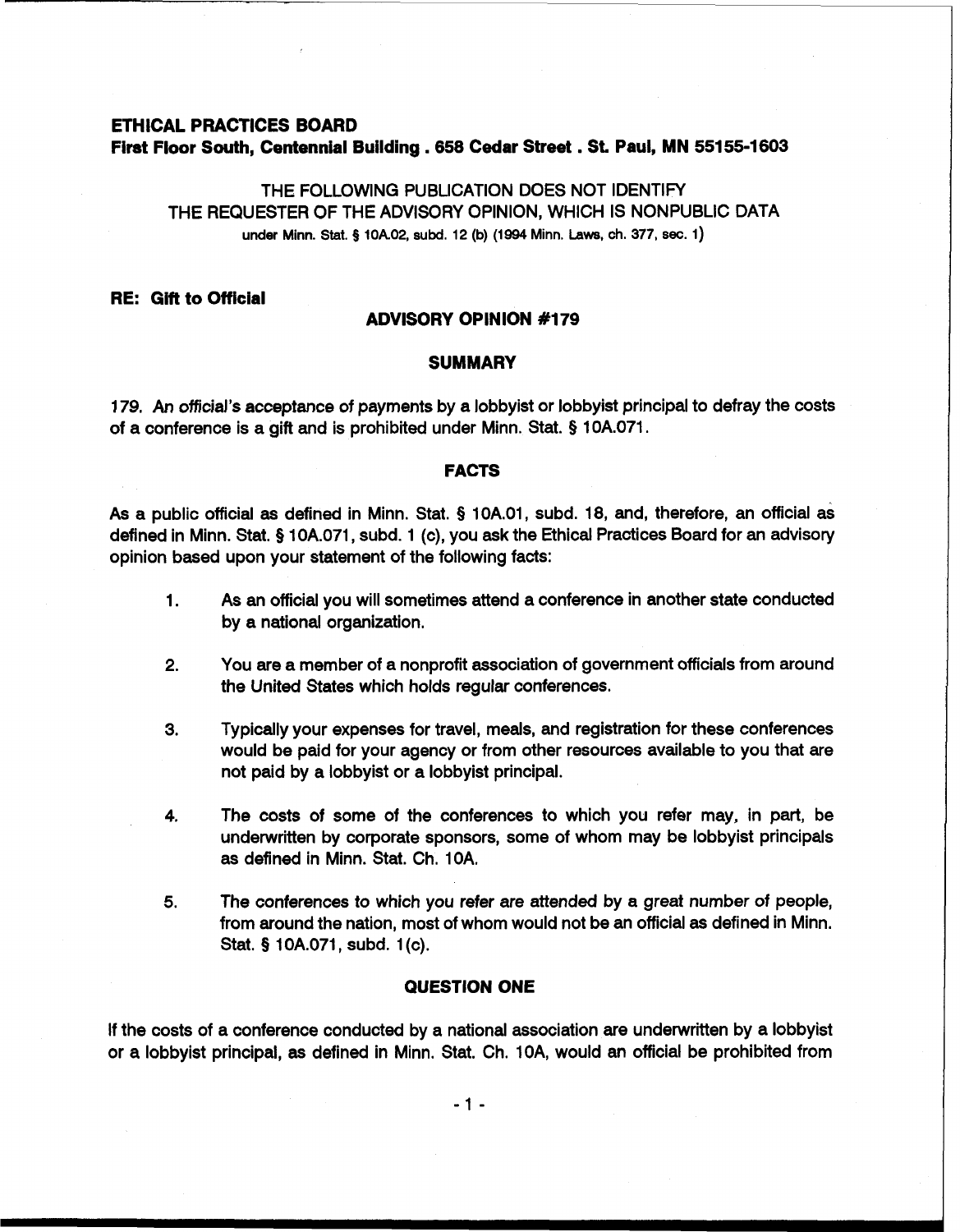attending such a conference unless that official pays the actual cost of the conference attributable of that individual's participation in the conference?

## **OPINION**

Yes. Donations from a lobbyist or a lobbyist principal that pay in whole or in part the cost of travel, meals, and registration fees are not within any exception to the gift prohibition in Minn. Stat. § 1 OA.071.

## **QUESTION TWO**

If the answer to Question One is, in general, yes, does the exception in Minn. Stat. § 10A.071, subd. 3(b)(1), apply, since this gift would be given because of the recipient's membership in a group, a majority of whose members are not officials, and an equivalent gift is given to the other members of the group?

#### **OPINION**

No. The acceptance by an official of a gift in the form of payments by a lobbyist or lobbyist principal to defray the costs of a conference is not within any exception to the gift prohibition in Minn. Stat. § 10A.071.

 $Issued: 10-29-1994$ 

**.a.** 

John L. Holahan, Jr., Chair *I* Ethical Practices Board

## **PERTINENT STATUTES**

Minn. Stat. § 1 OA.O1 DEFINITIONS provides:

Subd. 11. (a) "Lobbyist" means an individual:

(1) engaged for pay or other consideration, or authorized to spend money by another individual, association, political subdivision, or public higher education system, who spends more than five hours in any month or more than \$250, not including the individual's own travel expenses and membership dues, in any year, for the purpose of attempting to influence legislative action or administrative action, or the official action of a metropolitan governmental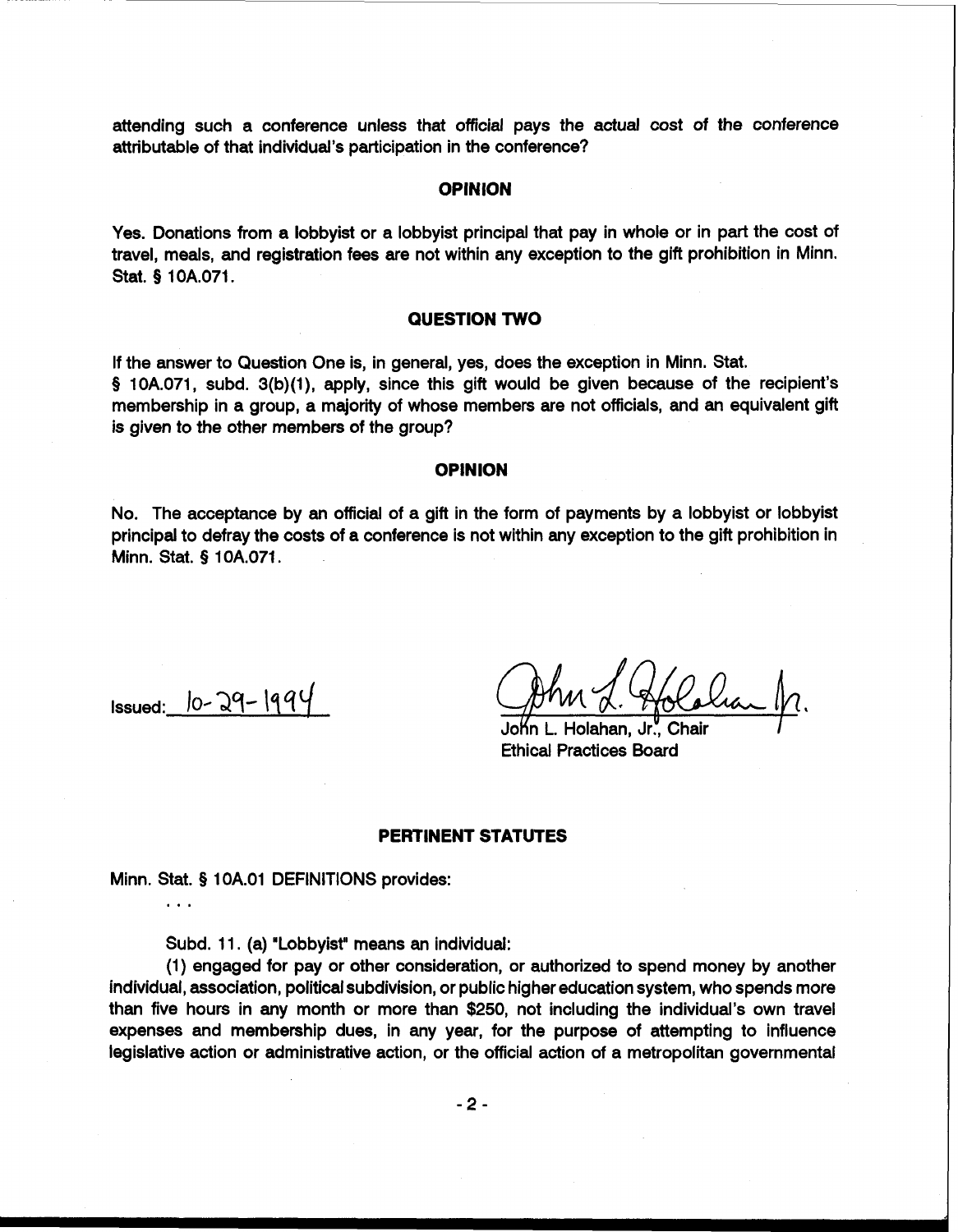unit, by communicating or urging others to communicate with public or local officials.

Subd. 18. "Public official" means any:

(a) member of the legislature;

(b) constitutional officer in the executive branch and the officer's chief administrative deputy;

(c) member, chief administrative officer or deputy chief administrative officer of a state board or commission which has at least one of the following powers: (i) the power to adopt, amend or repeal rules, or (ii) the power to adjudicate contested cases or appeals;

(d) commissioner, deputy commissioner, or assistant commissioner of any state department as designated pursuant to section 15.01 ;

(e) individual employed in the executive branch who is authorized to adopt, amend or repeal rules or adjudicate contested cases;

(f) executive director of the state board of investment;

(g) executive director of the Indian affairs intertribal board;

(h) commissioner of the iron range resources and rehabilitation board;

(i) commissioner of mediation services;

 $\mathbf{r}$ 

(j) deputy of any official listed in clauses (e) to (i);

(k) judge of the workers' compensation court of appeals;

(I) administrative law judge or compensation judge in the state office of administrative hearings or referee in the department of jobs and training;

(m) solicitor general or deputy, assistant or special assistant attorney general;

(n) individual employed by the legislature as secretary of the senate, chief clerk of the house, revisor of statutes, or researcher, legislative analyst, or attorney in the office of senate counsel and research or house research;

(0) member or chief administrative officer of the metropolitan council, regional transit board, metropolitan transit commission, metropolitan waste control commission, metropolitan parks and open spaces commission, metropolitan airports commission or metropolitan sports facilities commission;

(p) the director of the racing commission, the director of the gambling control board, the director of the state lottery, and the deputy director of the state lottery;

(q) director or the division of gambling enforcement in the department of public safety;

(r) member or executive director of the higher education facilities authority; or

(s) member of the board of directors or president of the Minnesota world trade center corporation.

Subd. 28. Principal. "Principal" means an individual or association that:

(1) spends more than \$500 in the aggregate in any calendar year to engage a lobbyist, compensate a lobbyist, or authorize the expenditure of money by a lobbyist; or

(2) is not included in clause (1) and spends a total of at least \$50,000 in any calendar year on efforts to influence legislative action, administrative action, or the official action of governmental units, as described in section 10A.04, subdivision 6.